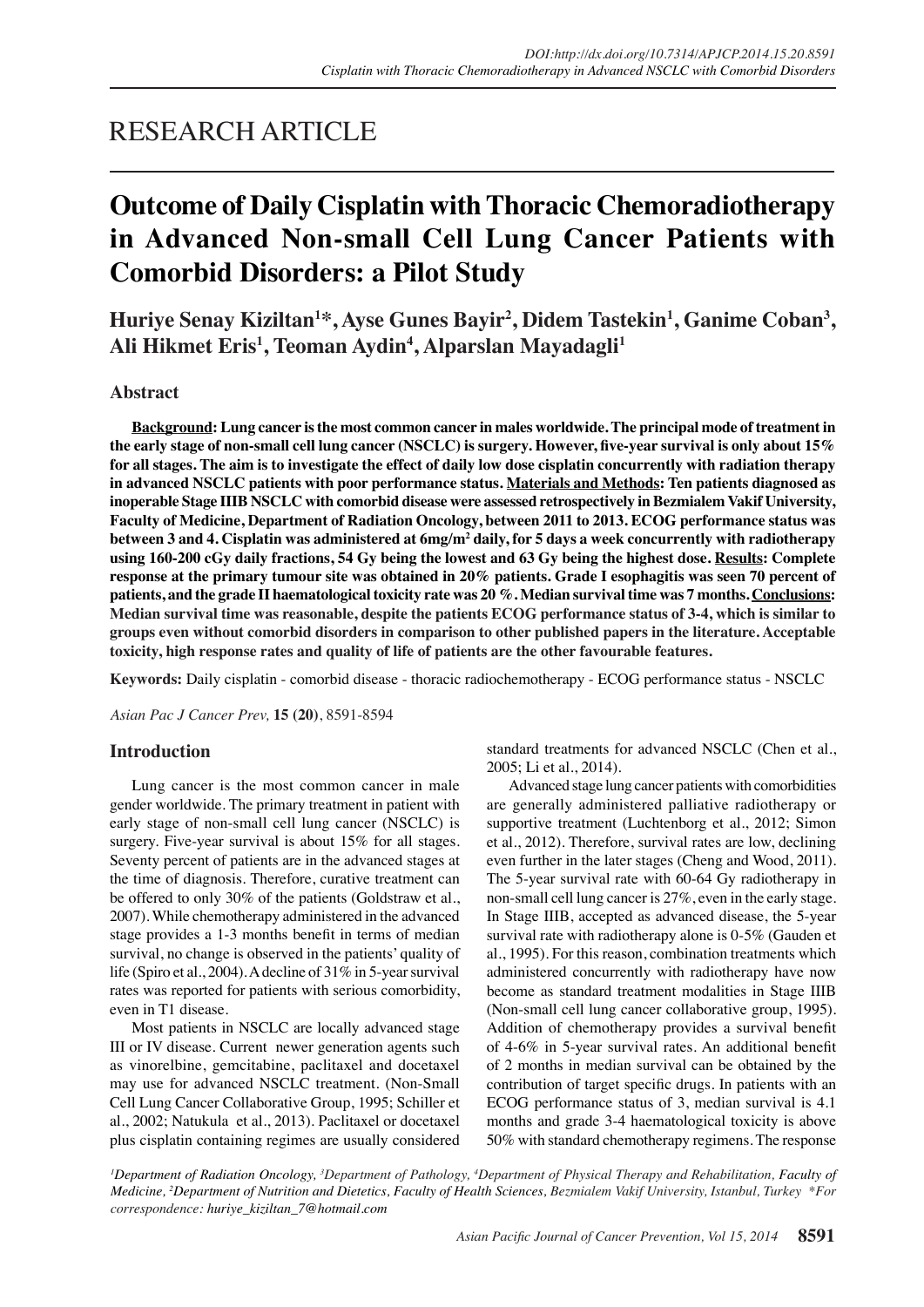### *Huriye Senay Kiziltan et al*

rate to treatment is 14% (Ramalingam et al., 2008). In NSCLC lung cancer with comorbid disorders, patients with ECOG performance status of 1-2 can be given standard treatment regimens, while those with an ECOG performance status of 3-4 are generally left untreated.

### **Materials and Methods**

Study population: Ten patients diagnosed as inoperative Stage IIIB non-small cell lung cancer with comorbid diseases were assessed retrospectively. ECOG performance status of the patients was between 3 to 4 (Table 1). These patients received also radiotherapy at the primary tumour site accompanied by daily cisplatin chemotherapy (Table 2).

Treatments: Cisplatin was administered 6mg/m2 daily, 5 days a week, concurrently with radiotherapy. Radiotherapy was applied with Linac based three dimensional conformal multileaf collimator (MLC) teletherapy machine. The radiotherapy planning was performed with 0.5-1 cm margins to the primary tumour location in the lung, including the lymph nodes sites at the mediastinum close to the primary tumour, and radiotherapy was administered with 180-200 cGy daily fractions, 54 Gy being the lowest and 63 Gy being the highest dose. Adaptive radiotherapy was applied, with weekly renewed plans for those with tumours larger than 8 cm. Radiation volume was reduced according to the shrinking tumor volume. For the patients with tumour size smaller than 8cm, tumour volume was also checked every 15 days, and the application volume was decreased for those whose tumours got smaller. Weekly port films were taken to check the tumour location. Cisplatin 6mg/ m2 could be given for minimal 11 days and maximal 17 days (Table 2). Median follow up time was 24 months (6-24 months).

### **Results**

All patients show some various degree responses and therefore overall response rate was 100% (Table 3, Figure 1). Two patients had complete reponse and 8 patients had partial response. Median survival time was 7 months (1-24 months) (Figure 2). The 24 months living patient being still healthy at present. Another patient survived 21 months, who initially had an 11 cm tumour. Both long living patients had complete response after treatment. While two patients died of accompanying comorbid



**8592** *Asian Pacific Journal of Cancer Prevention, Vol 15, 2014*

**Table 1. Patient Characteristics**

| Characteristics   |                   | Number of Patients          | $\%$ |
|-------------------|-------------------|-----------------------------|------|
| <b>PS</b>         | ECOG <sub>3</sub> |                             | 70   |
|                   | ECOG <sub>4</sub> | 3                           | 30   |
| Gender            | Male              | 9                           | 90   |
|                   | Female            |                             | 10   |
| Age (years)       | $50-65$           |                             | 70   |
|                   | 65-75             | 3                           | 30   |
| Comorbid diseases | $DM+IHD+COPD$     | $\mathcal{D}_{\mathcal{L}}$ | 20   |
|                   | $DM+HID$          | 3                           | 30   |
|                   | COPD+HT+CVD       |                             | 10   |
|                   | <b>CAH</b>        |                             | 10   |
|                   | IHD+HT            | 3                           | 30   |

\*PS: Performance status; NSCLC: Non-small cell lung cancer; DM: Diabetes mellitus, IHD: Ischemic heart disease; COPD: Chronic obstructive pulmonary disease, HT: Hypertension CAH: Chronic active hepatitis; CVD: Cerebrovascular discoss

**Table 2. Treatment Characteristics**

| Characteristics         |             | Number of Patients | $\%$ |
|-------------------------|-------------|--------------------|------|
| Cisplatin $(6mg/m^2)$   |             | 10                 | 100  |
|                         | Time (days) |                    |      |
|                         | $11 - 15$   | 7                  | 70   |
|                         | $15 - 17$   | 3                  | 30   |
| Radiotherapy total dose | 54-60 Gy    | 3                  | 30   |
|                         | $60-63$ Gy  | 7                  | 70   |
| Radiotherapy fraction   | 160cGy/day  |                    | 10   |
|                         | 180cGy/day  | 3                  | 30   |
|                         | 200cGy/day  | 6                  | 60   |

### **Table 3. Response and Survival Rates After Treatments**

| Treatment<br>outcomes | PR.<br>$(\% )$ | CR.<br>$($ %) | Median Median | 1-year<br>$OS(m)$ PFS (m) survival (%) |
|-----------------------|----------------|---------------|---------------|----------------------------------------|
| Values                | 80             | 20.           |               | 26                                     |

\*CR: Complete response; PR: Partial response; PFS: Progression free survival; OS: Overall survival; m: Months





disorders and another three died due to distant metastasis after 2-21 months. The others are still being followed up. Thus, even better results can be expected after a longer follow-up period.

Grade I eosophagitis was 70%, and grade II haematological toxicity was 20%.

### **Discussion**

Significant costs are consumed shortly before death, **Figure 1. Response Rates because of continued oncological treatment during the**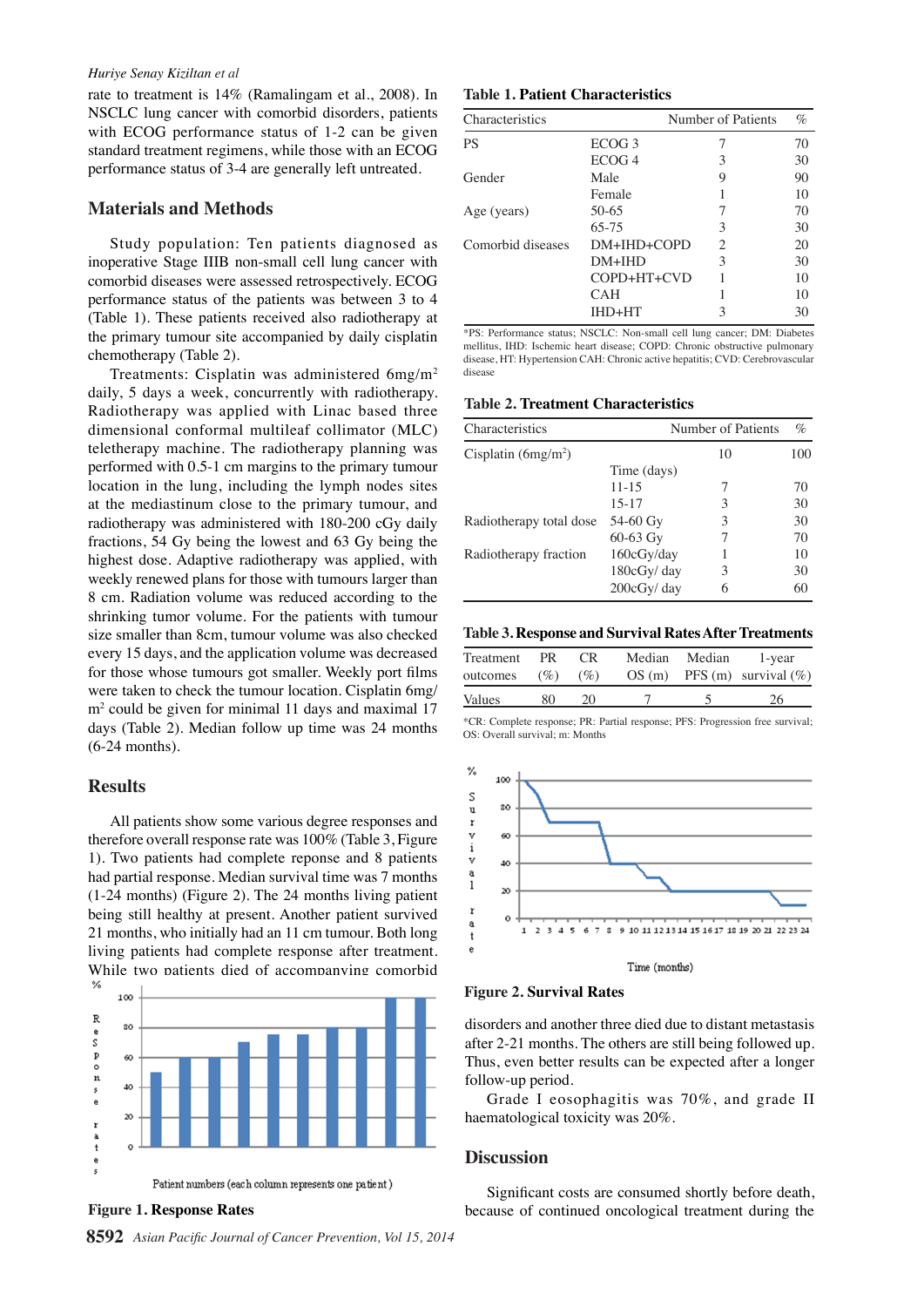terminal stage of disease. Hospital death occurred in 70% of patients who received active oncologic treatment during this period. Multivariate analysis showed that the presence of superior vena cava compression was one of the important predictors of active therapy during the last month of life in patients with non-small cell lung cancer. (Nieder et al., 2014; Pujol et al., 2014).

Most patients of advanced non-small cell lung cancer (NSCLC) cases receive supportive treatments to manage disease-related symptoms as alone or vith other oncologic treatments. It is usually called Best Supportive Care (BSC). The BSC drugs contain narcotic and nonnarcotic analgesics, corticosteroids and gastrointestinal medication. (Lester et al., 2013) But some low toxic chemoradiotherapy treatment protocols as alone or with BSC may be succesful more than BSC alone in NSCLC patients.

In non-small cell lung cancer patients who receive concurrent chemotherapy with radiotherapy, chemotherapy regimens with cisplatin are known to result in more beneficial outcomes (Non-small cell lung cancer collaborative group, 1995; Ramalingam et al., 2008). The increase in response rates were reported to originate from the radio sensitizing effect of cisplatin. Historically, chemotherapy regimens employing daily cisplatin were utilized in relatively small number of studies and despite the continued use at present time published studies are still scarce (Biedermann et al., 2000; European Organization for Research and Treatment of Cancer, 2000; Schaake-Koning et al., 1992). There are some papers reporting that low dose treatments mostly administered as oral chemotherapies or weekly chemotherapies and termed as metronomic chemotherapy can be more efficacious than classical chemotherapies (Noronha et al., 2013). With these types of treatments, the goal is both to reduce the adverse effects of chemotherapy and sensitize the tumour to treatment increasing the effect by reducing tumour vasculature.

The other metronomic chemotherapy schedule that weekly chemotherapy and this regime has been evaluated with some studies (Akerley et al., 2003). Weekly paclitaxel/docetaxel is a other safe protocol for advanced NSCLC. This schedule of paclitaxel advantages are enhanced cytotoxicity, increase dose intensity and reduce toxicity in NSCLC compared with 3-week dosage regimens (Chang et al., 2001; Jatoi et al., 2003; Camps et al., 2006). Weekly administration of docetaxel shown that a higher dose intensity and less myelosuppression (Hainsworth et al., 1998; Greco, 1999). The overall response rate for weekly docetaxel has been 31.6%-45% (Tsunoda et al., 2004; Kaira et al., 2005) and grade 3 and grade 4 leukopenia occurred in about 20% (Zhou et al., 2009).

In our patient group, median survival is 7 months, which is similar to groups even without comorbid disorders in comparison to other published papers in the literature (Non-small cell lung cancer collaborative group, 1995; Ramalingam et al., 2008). Better results are naturally expected in NSCLC patients without accompanying comorbidity. The studies in the literature are mostly conducted in patient groups without comorbid

disorders and with a performance score of maximum 3. While chemotherapy with daily cisplatin accompanying radiotherapy was administered as long as mean 20 days in the published studies, it could be administered for only between 11-17 days in our study (Schaake-Koning et al., 1992). It might be due to the comorbid disorders our patients had. Despite this fact, the results obtained are quite successful; survival time, low toxicity, high response rates and quality of life of patients are the favourable features. However, small numbers of patients, short duration of follow-up and retrospective methodology are the major shortcomings of our study.

In conclusion, this study may shed light that daily and low dose treatments might be effective in untreatable lung cancer subjects with comorbid disorders. New studies are warranted both with radiotherapy methods accompanied with metronomic chemotherapy employing cisplatin, and in wider patient populations with lung cancer having comorbid disorders.

# **Acknowledgements**

We would like thank to Prof. Dr. Mahmut Gumus, MD from The Bezmialem Vakif University, Faculty of Medicine Hospital who helped us during this study.

# **References**

- Akerley W, Herndon JE, Egorin MJ, et al (2003). Weekly, highdose paclitaxel in advanced lung carcinoma: a phase II study with pharmacokinetics by the cancer and leukemia group B. *Cancer*, **97**, 2480-6.
- Anonymous (1995). Chemotherapy in non-small cell lung cancer: a meta-analysis using updated data on individual patients from 52 randomised clinical trials. non-small cell lung cancer collaborative group. *BMJ*, **311**, 899-909.
- Biedermann B, Landmann C, Kann R, et al (2000). Combined chemoradiotherapy with daily low-dose cisplatin in locally advanced inoperable non-small cell lung cancer. *Radiother Oncol*, **56**, 169-73.
- Camps C, Massuti B, Jimenez A, et al (2006). Randomized phase IIIstudy of 3-weekly versus weekly docetaxel in pretreated advanced non-small-cell lung cancer: a Spanish lung cancer group trial. *Ann Oncol*, **17**, 467-72.
- Chang AY, Rubins J, Asbury R, et al (2001). Weekly paclitaxel in advanced non-small cell lung cancer. *Semin Oncol*, **28**, 10-3.
- Chen CH, Chang J W, Lee CH, et al (2005). Dose-finding and phase 2 study of weekly paclitaxel (Taxol) and cisplatin combination in treating Chinese patients with advanced nonsmall cell lung cancer. *Am J Clin Oncol*, **28**, 508-12.
- Cheng AM, Wood DE (2011). Surgical and endoscopic palliation of advanced lung cancer. *Surg Oncol Clin N Am*, **20**, 779-90.
- European organization for research and treatment of cancer (2000). Toxicity of high-dose radiotherapy combined with daily cisplatin in non-small cell lung cancer: results of the EORTC 08912 phase I/II study. *Eur J Cancer*, **36**, 592-600.
- Gauden S, Ramsay J, Tripeony L (1995). The curative treatment by radiotherapy alone of stage I non-small cell carcinoma of the lung. *Chest*, **108**, 1278-82.
- Goldstraw P, Crowley J, Chansky K, et al (2007). International association for the study of lung cancer international staging committee: participating institutions. *J Thorac Oncol*, **2**, 706-14.

Greco FA (1999). Docetaxel (Taxotere) administrated in weekly